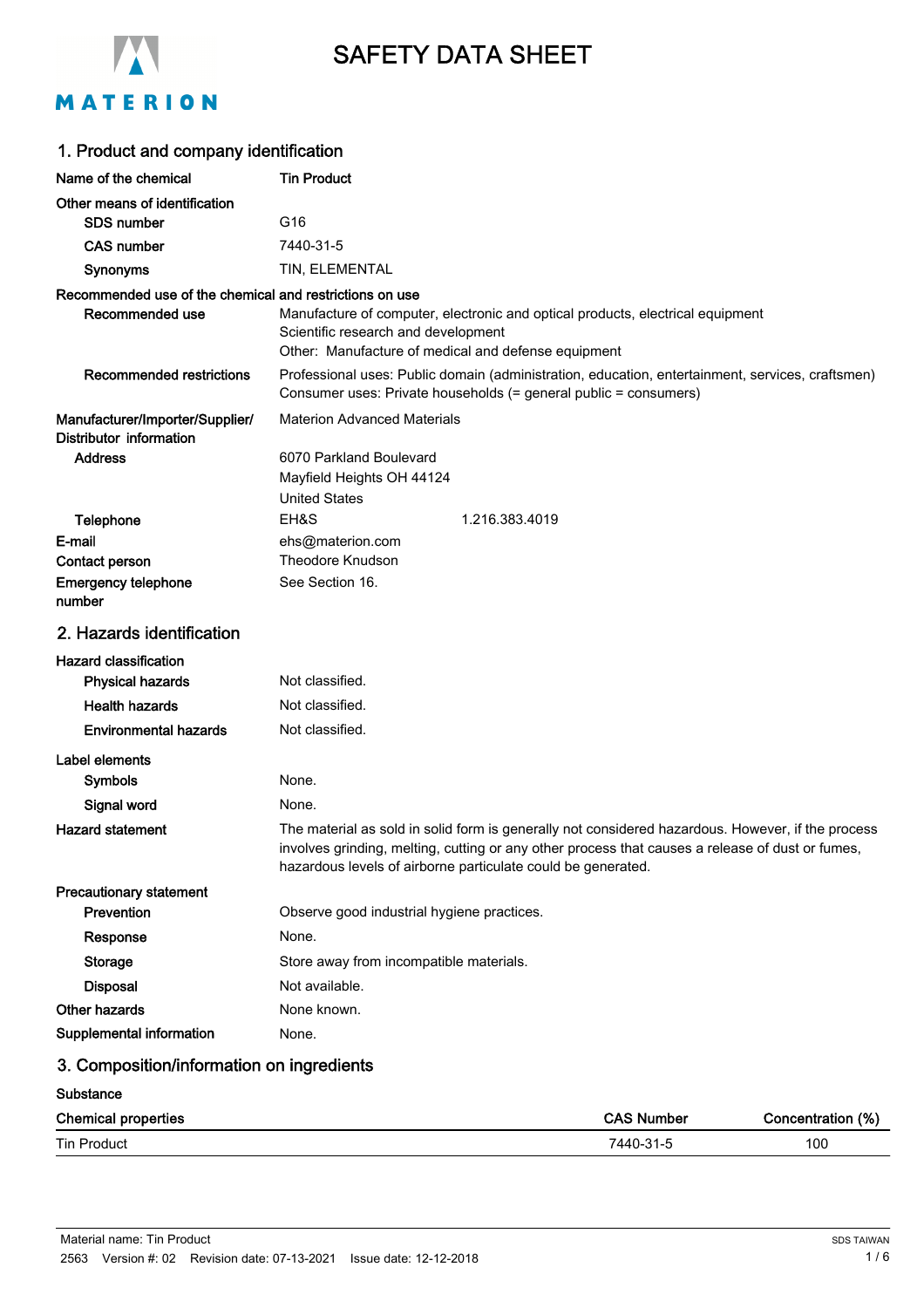## 4. First aid measures

### First aid measures for different exposure routes

| <b>Inhalation</b>                               | Call a physician if symptoms develop or persist.                                                                                                                                  |
|-------------------------------------------------|-----------------------------------------------------------------------------------------------------------------------------------------------------------------------------------|
| Skin contact                                    | Treat skin cuts and wounds with standard first aid practices such as cleansing, disinfecting and<br>covering to prevent wound infection and contamination before continuing work. |
| Eye contact                                     | Flush thoroughly with water. If irritation occurs, get medical assistance.                                                                                                        |
| Ingestion                                       | If swallowed: Immediately call a poison center/doctor.                                                                                                                            |
| Most important symptoms and<br>effects          | None known.                                                                                                                                                                       |
| Personal protection for first-aid<br>responders | Not available.                                                                                                                                                                    |
| Notes to physician                              | Treat symptomatically.                                                                                                                                                            |
| 5. Fire-fighting measures                       |                                                                                                                                                                                   |
| <b>Extinguishing media</b>                      | Powder. Dry sand. Use methods for the surrounding fire.                                                                                                                           |
| Extinguishing media to avoid                    | Use fire-extinguishing media appropriate for surrounding materials.                                                                                                               |
| Specific hazards during fire<br>fighting        | This product is not flammable.                                                                                                                                                    |
| Special fire fighting procedures                | None.                                                                                                                                                                             |
| Protection of fire-fighters                     | Wear suitable protective equipment.                                                                                                                                               |
| General fire hazards                            | No unusual fire or explosion hazards noted.                                                                                                                                       |
| Specific methods                                | Use standard firefighting procedures and consider the hazards of other involved materials.                                                                                        |

## 6. Accidental release measures

| <b>Personal precautions</b>      | Keep unnecessary personnel away. |
|----------------------------------|----------------------------------|
| <b>Environmental precautions</b> | Collect spillage.                |
| Spill cleanup methods            | Collect spillage.                |

# 7. Handling and storage

| Handling | Observe good industrial hygiene practices. |
|----------|--------------------------------------------|
| Storage  | Not available.                             |

# 8. Exposure controls/personal protection

## Exposure limits

### OELs. (Standards on Workplace Atmosphere of Dangerous and Hazardous Materials)

| <b>Material</b>                  | <b>Type</b>                                                                                                                                                                                                                                                                                                                                                                                            | Value        |                     |
|----------------------------------|--------------------------------------------------------------------------------------------------------------------------------------------------------------------------------------------------------------------------------------------------------------------------------------------------------------------------------------------------------------------------------------------------------|--------------|---------------------|
| Tin Product (CAS<br>7440-31-5)   | <b>STEL</b>                                                                                                                                                                                                                                                                                                                                                                                            | $4$ mg/m $3$ |                     |
|                                  | <b>TWA</b>                                                                                                                                                                                                                                                                                                                                                                                             | $2$ mg/m $3$ |                     |
| US. ACGIH Threshold Limit Values |                                                                                                                                                                                                                                                                                                                                                                                                        |              |                     |
| <b>Material</b>                  | <b>Type</b>                                                                                                                                                                                                                                                                                                                                                                                            | Value        | Form                |
| Tin Product (CAS<br>7440-31-5)   | <b>TWA</b>                                                                                                                                                                                                                                                                                                                                                                                             | $2$ mg/m $3$ | Inhalable fraction. |
| <b>Biological limit values</b>   | No biological exposure limits noted for the ingredient(s).                                                                                                                                                                                                                                                                                                                                             |              |                     |
| <b>Exposure guidelines</b>       | This material does not have established exposure limits.                                                                                                                                                                                                                                                                                                                                               |              |                     |
| Appropriate engineering controls | Good general ventilation (typically 10 air changes per hour) should be used. Ventilation rates<br>should be matched to conditions. If applicable, use process enclosures, local exhaust ventilation,<br>or other engineering controls to maintain airborne levels below recommended exposure limits. If<br>exposure limits have not been established, maintain airborne levels to an acceptable level. |              |                     |
|                                  | Individual protection measures, such as personal protective equipment                                                                                                                                                                                                                                                                                                                                  |              |                     |
| Eye/face protection              | Wear safety glasses with side shields (or goggles).                                                                                                                                                                                                                                                                                                                                                    |              |                     |
| Skin protection                  |                                                                                                                                                                                                                                                                                                                                                                                                        |              |                     |
| Hand protection                  | Wear gloves to prevent metal cuts and skin abrasions during handling.                                                                                                                                                                                                                                                                                                                                  |              |                     |
| Other                            | Use personal protective equipment as required.                                                                                                                                                                                                                                                                                                                                                         |              |                     |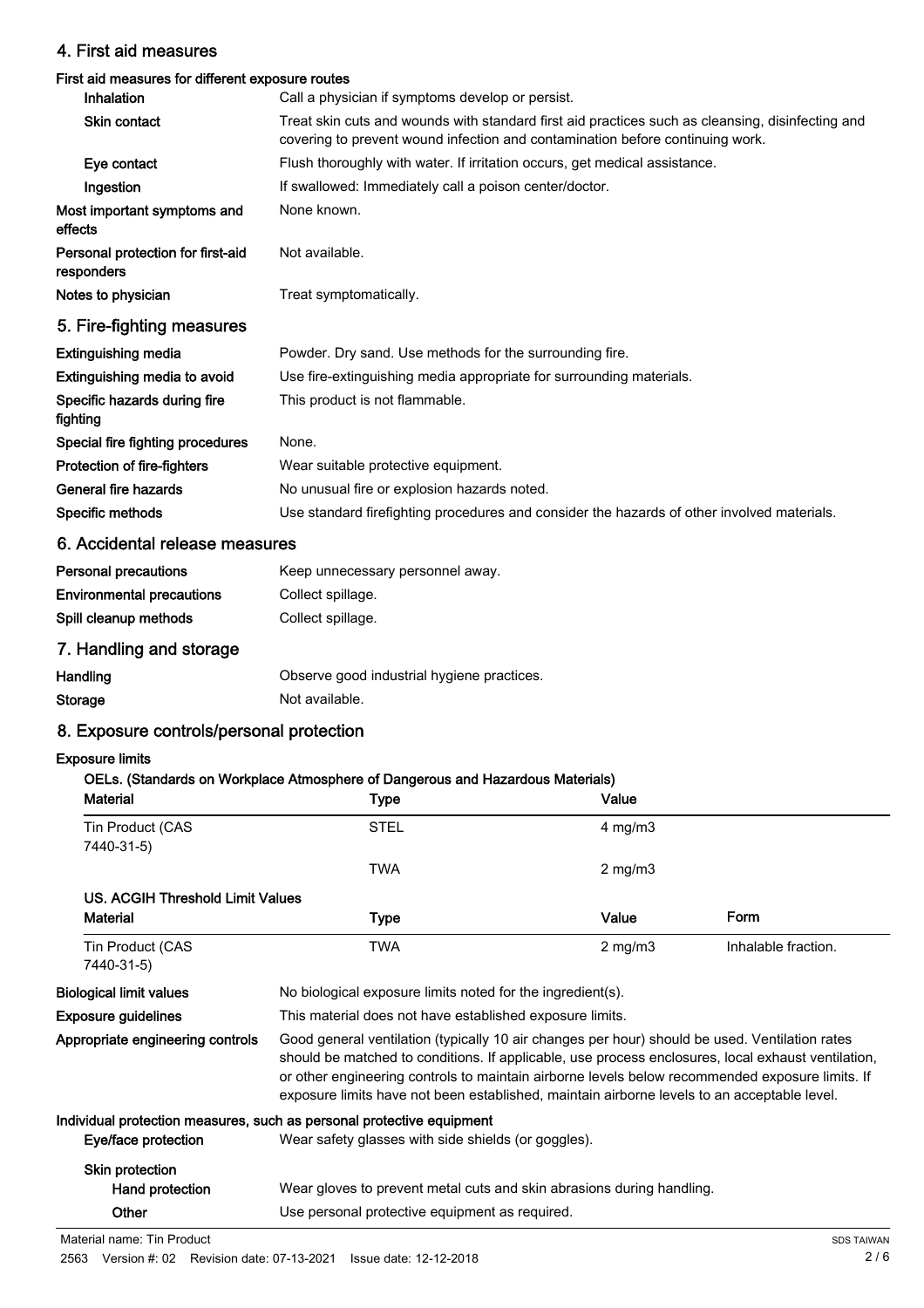| <b>Respiratory protection</b> | In case of insufficient ventilation, wear suitable respiratory equipment. |
|-------------------------------|---------------------------------------------------------------------------|
| Thermal hazards               | Wear appropriate thermal protective clothing, when necessary.             |

General hygiene considerations Not available.

## 9. Physical and chemical properties

| Appearance                                                 |                                                                                               |
|------------------------------------------------------------|-----------------------------------------------------------------------------------------------|
| <b>Physical state</b>                                      | Solid.                                                                                        |
| Form                                                       | Solid.                                                                                        |
| Color                                                      | Silver-white.                                                                                 |
| Odor                                                       | None.                                                                                         |
| <b>Odor threshold</b>                                      | Not applicable.                                                                               |
| Melting point/freezing point                               | 449.42 °F (231.9 °C)                                                                          |
| pH                                                         | Not applicable.                                                                               |
| Boiling point, initial boiling point,<br>and boiling range | Not applicable.                                                                               |
| Flammability (solid, gas)                                  | None known.                                                                                   |
| Flash point                                                | Not applicable.                                                                               |
| <b>Decomposition temperature</b>                           | Not applicable.                                                                               |
| Auto-ignition temperature                                  | Not applicable.                                                                               |
| Upper/lower flammability or explosive limits               |                                                                                               |
| Flammability limit - lower<br>(%)                          | Not applicable.                                                                               |
| Flammability limit - upper<br>(%)                          | Not applicable.                                                                               |
| Explosive limit - lower (%)                                | Not applicable.                                                                               |
| Explosive limit - lower (%)<br>temperature                 | Not applicable.                                                                               |
| Explosive limit - upper (%)                                | Not applicable.                                                                               |
| Explosive limit - upper (%)<br>temperature                 | Not applicable.                                                                               |
| Vapor pressure                                             | Not applicable.                                                                               |
| Vapor density                                              | Not applicable.                                                                               |
| <b>Density</b>                                             | 7.26 g/cm3 estimated                                                                          |
| Solubility(ies)                                            |                                                                                               |
| Solubility (water)                                         | Insoluble                                                                                     |
| <b>Partition coefficient</b>                               | Not applicable.                                                                               |
| (n-octanol/water)                                          |                                                                                               |
| <b>Evaporation rate</b>                                    | Not applicable.                                                                               |
| Other data                                                 |                                                                                               |
| <b>Dynamic viscosity</b>                                   | Not applicable.                                                                               |
| Dynamic viscosity temp                                     | Not applicable.                                                                               |
| <b>Explosive properties</b>                                | Not explosive.                                                                                |
| Kinematic viscosity                                        | Not applicable.                                                                               |
| Molecular formula                                          | Sn                                                                                            |
| Molecular weight                                           | 118.69 g/mol                                                                                  |
| <b>Oxidizing properties</b>                                | Not oxidizing.                                                                                |
| Surface tension                                            | Not applicable.                                                                               |
| <b>Viscosity</b>                                           | Not applicable.                                                                               |
| 10. Stability and reactivity                               |                                                                                               |
| Reactivity                                                 | The product is stable and non-reactive under normal conditions of use, storage and transport. |
| <b>Stability</b>                                           | Material is stable under normal conditions.                                                   |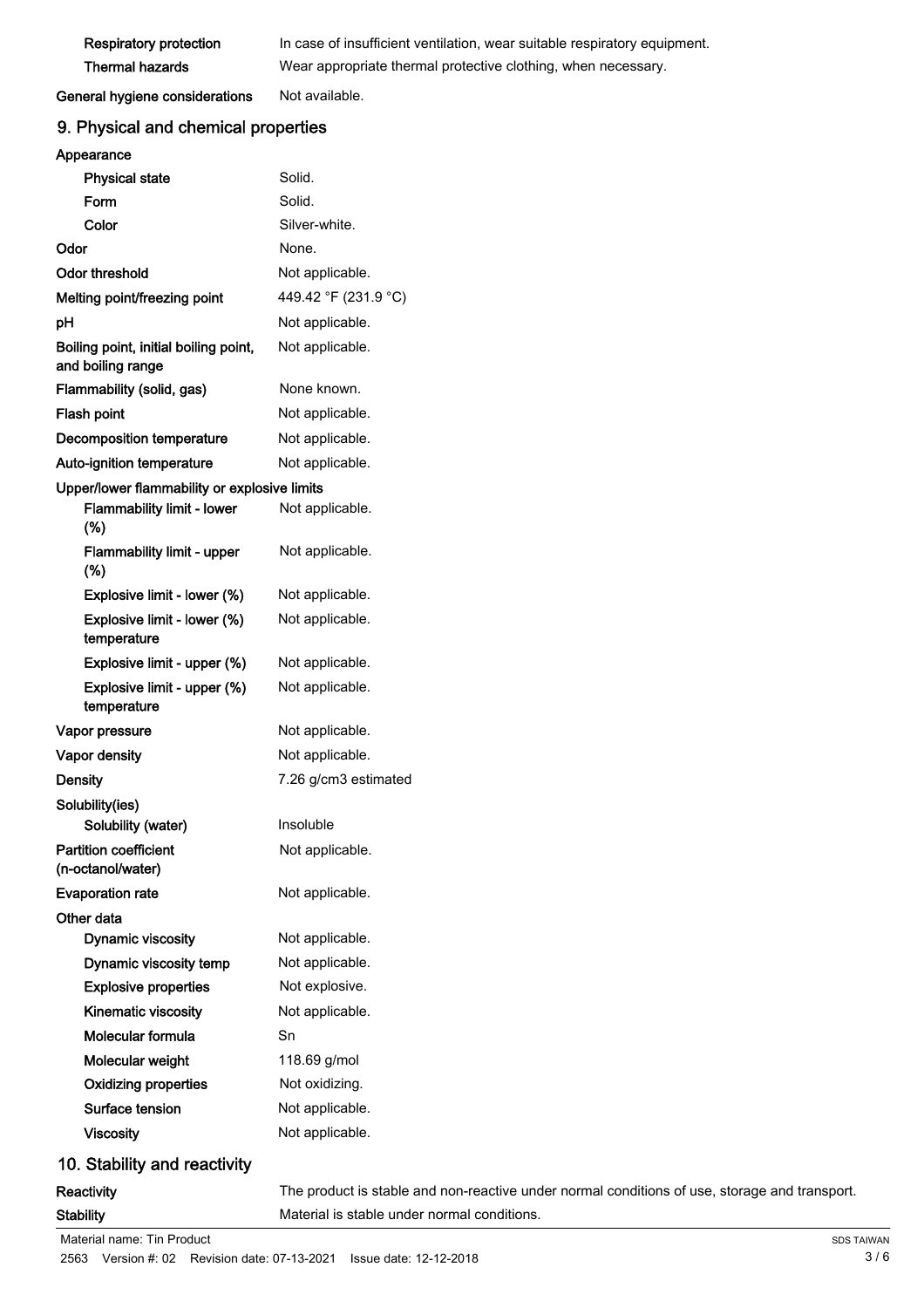| Possibility of hazardous<br>reactions | No dangerous reaction known under conditions of normal use. |
|---------------------------------------|-------------------------------------------------------------|
| Conditions to avoid                   | Contact with incompatible materials.                        |
| Incompatible materials                | Acids, Chlorine.                                            |
| Hazardous decomposition<br>products   | No hazardous decomposition products are known.              |

# 11. Toxicological information

## Information on likely routes of exposure

| Inhalation                                                     | Not likely, due to the form of the product.                                                                                                                                                |
|----------------------------------------------------------------|--------------------------------------------------------------------------------------------------------------------------------------------------------------------------------------------|
| <b>Skin contact</b>                                            | Not likely, due to the form of the product.                                                                                                                                                |
| Eye contact                                                    | Not likely, due to the form of the product.                                                                                                                                                |
| Ingestion                                                      | Expected to be a low ingestion hazard.                                                                                                                                                     |
| Symptoms                                                       | None known.                                                                                                                                                                                |
| Information on toxicological effects                           |                                                                                                                                                                                            |
| Acute toxicity                                                 | Not available.                                                                                                                                                                             |
| Skin corrosion/irritation                                      | Not relevant, due to the form of the product.                                                                                                                                              |
| Serious eye damage/eye<br>irritation                           | Not likely, due to the form of the product.                                                                                                                                                |
| Respiratory or skin sensitization<br>Respiratory sensitization | Not a respiratory sensitizer.                                                                                                                                                              |
| <b>Skin sensitization</b>                                      | Not a skin sensitizer.                                                                                                                                                                     |
| Germ cell mutagenicity                                         | Not classified.                                                                                                                                                                            |
| Carcinogenicity                                                | Not classified.                                                                                                                                                                            |
| Reproductive toxicity                                          | Not classified.                                                                                                                                                                            |
| Specific target organ toxicity -<br>single exposure            | Not classified.                                                                                                                                                                            |
| Specific target organ toxicity -<br>repeated exposure          | Not classified.                                                                                                                                                                            |
| <b>Aspiration hazard</b>                                       | Not an aspiration hazard.                                                                                                                                                                  |
| <b>Chronic effects</b>                                         | None known.                                                                                                                                                                                |
| Other information                                              | This product has no known adverse effect on human health.                                                                                                                                  |
| 12. Ecological information                                     |                                                                                                                                                                                            |
| Ecotoxicity                                                    | The product is not classified as environmentally hazardous.                                                                                                                                |
| Persistence and degradability                                  | The product is not expected to be biodegradable.                                                                                                                                           |
| <b>Bioaccumulation</b>                                         | No data available.                                                                                                                                                                         |
| Mobility in soil                                               | The product is insoluble in water.                                                                                                                                                         |
| Other hazardous effects                                        | No other adverse environmental effects (e.g. ozone depletion, photochemical ozone creation<br>potential, endocrine disruption, global warming potential) are expected from this component. |
| 13. Disposal considerations                                    |                                                                                                                                                                                            |
|                                                                |                                                                                                                                                                                            |

| Disposal instructions      | Not available.                                                        |
|----------------------------|-----------------------------------------------------------------------|
| <b>Residual waste</b>      | Dispose of in accordance with local regulations.                      |
| Contaminated packaging     | Refer to manufacturer/supplier for information on recovery/recycling. |
| Local disposal regulations | Dispose in accordance with all applicable regulations.                |

## 14. Transport information

# IATA

Not regulated as dangerous goods.

## IMDG

Not regulated as dangerous goods.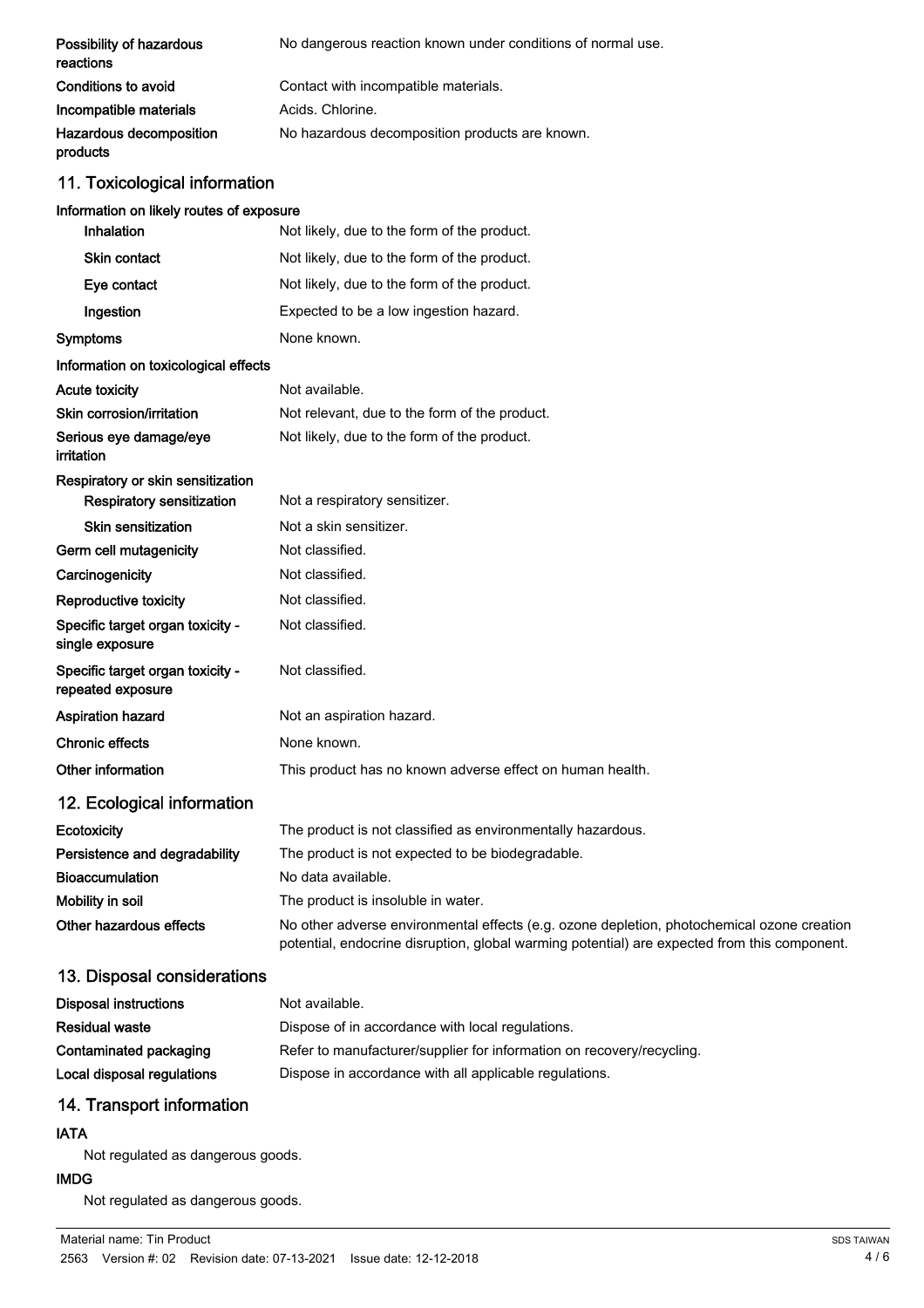#### 15. Regulatory information

#### Applicable regulations

Methods and Facilities Standards for the Storage, Clearance and Disposal of Industrial Waste

Not listed.

Priority Management Chemical List (Regulations on Handling Priority Managed Chemicals), as amended

Not listed.

Toxic Chemical Substances (TCS) List (EPA Toxic Substances Notice No. 0960095331E, Tables 1-3, Dec. 17, 2007, as amended)

#### Not listed.

#### Standards on Workplace Atmosphere of Dangerous and Hazardous Materials

| Tin Product (CAS 7440-31-5) | Listed. |
|-----------------------------|---------|
|                             |         |

International regulations

#### Stockholm Convention

Not applicable.

Rotterdam Convention

Not applicable.

Montreal Protocol

Not applicable.

Kyoto protocol

Not applicable.

Basel Convention

Not applicable.

#### International Inventories

| Country(s) or region        | Inventory name                                                              | On inventory (yes/no)* |
|-----------------------------|-----------------------------------------------------------------------------|------------------------|
| Australia                   | Australian Inventory of Chemical Substances (AICS)                          | Yes                    |
| Canada                      | Domestic Substances List (DSL)                                              | Yes                    |
| Canada                      | Non-Domestic Substances List (NDSL)                                         | No                     |
| China                       | Inventory of Existing Chemical Substances in China (IECSC)                  | Yes                    |
| Europe                      | European Inventory of Existing Commercial Chemical<br>Substances (EINECS)   | Yes                    |
| Europe                      | European List of Notified Chemical Substances (ELINCS)                      | No                     |
| Japan                       | Inventory of Existing and New Chemical Substances (ENCS)                    | No                     |
| Korea                       | Existing Chemicals List (ECL)                                               | Yes                    |
| New Zealand                 | New Zealand Inventory                                                       | Yes                    |
| <b>Philippines</b>          | <b>Philippine Inventory of Chemicals and Chemical Substances</b><br>(PICCS) | Yes                    |
| Taiwan                      | Taiwan Chemical Substance Inventory (TCSI)                                  | Yes                    |
| United States & Puerto Rico | Toxic Substances Control Act (TSCA) Inventory                               | Yes                    |

\*A "Yes" indicates that all components of this product comply with the inventory requirements administered by the governing country(s) A "No" indicates that one or more components of the product are not listed or exempt from listing on the inventory administered by the governing country(s).